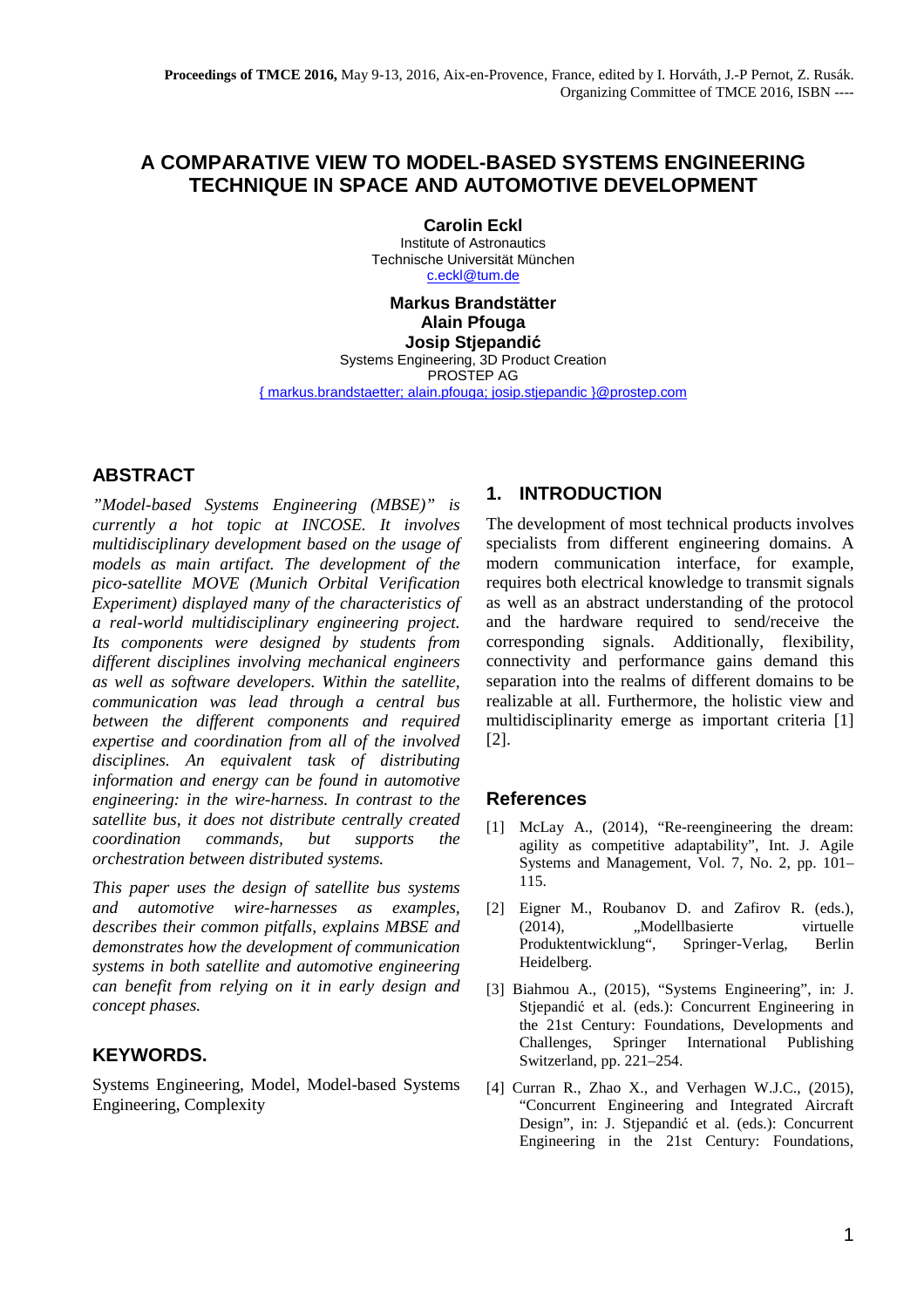Developments and Challenges, Springer International Publishing Switzerland, pp. 221–254.

- [5] Alguezaui S., Filieri R., (2014), "A knowledge-based view of the extending enterprise for enhancing a collaborative innovation advantage", Int. J. Agile Systems and Management, Vol. 7, No. 2, pp. 116– 131.
- [6] Beckett R.C., (2015), "Functional system maps as boundary objects in complex system development", Int. J. Agile Systems and Management, Vol. 8, No. 1, pp. 53–69.
- [7] Paunelli Garbi G., Loureiro G., (2013), "Model-Based System Concurrent Engineering", In J. Stjepandić et al. (eds.), Concurrent Engineering Approaches for Sustainable Product Development in a Multi-Disciplinary Environment, Springer-Verlag, London, pp. 1045-1056.
- [8] Grady J. A., (2009), "Universal Architecture Description Framework", Systems Engineering, Vol. 12, No. 2, pp. 91 – 116.
- [9] Schuh G., (2005), "Produktkomplexität managen", 2. Auflage, Hanser-Verlag, München Wien.
- [10] Elgh F., (2014), "Automated Engineer-to-Order Systems A Task Oriented Approach to Enable Traceability of Design Rationale", Int. J. Agile Systems and Management, Vol. 7, Nos 3/4, pp. 324 - 347.
- [11] Bassam S., Herrmann J.W., Schmidt L.C., (2015), "Using SysML for model-based vulnerability assessment", 2015 Conference on Systems Engineering Research, Procedia Computer Science, Vol. 44, pp. 413 – 422.
- [12] Bahill A. T., Szidarovszky F., (2009), "Comparison of Dynamic System Modeling Methods", Systems Engineering, Vol. 12, No. 3, pp. 183 – 200.
- [13] Pringle J.W.S., (1951), "On the Parallel between Learning and Evolution", Behaviour. 3, 3 (Jan. 1951), 174215.
- [14] Liu D., (2016), "Systems Engineering: Design Principles and Models", CRC Press, Boca Raton.
- [15] Liu Y., Irudayaraj P., Zhou F., Jiao R.J., and Goodman J.N., (2014), "SysML-based Model Driven Discrete-Event Simulation", In: J. Cha et al. (eds.) Moving Integated Product Development to Service Clods in Global Economy, IOS Press, Amsterdam, pp. 617 – 626.
- [16] Katzenbach A., (2015), "Automotive", in: J. Stjepandić et al. (eds.): Concurrent Engineering in the 21st Century: Foundations, Developments and Challenges, Springer International Publishing Switzerland, pp. 607–638.
- [17] Hüttenrauch M., Baum M., (2008), "Effiziente Vielfalt. Die dritte Revolution in der Automobilindustrie", Springer-Verlag, Berlin Heidelberg.
- [18] Kolonay R.M., (2014), "A physics-based distributed collaborative design process for military aerospace vehicle development and technology assessment", Int. J. Agile Systems and Management, Vol. 7, Nos 3/4, pp. 242 - 260.
- [19] Li N., Xu W. and Cha J., (2015), "A Hierarchical Method for Coupling Analysis of Design Services in Distributed Collaborative Design Environment", Int. J. Agile Systems and Management, Vol. 8, Nos. 3/4, pp. 284-304.
- [20] N.N., (2007), "ISO/IEC Standard for Systems and Software Engineering - Recommended Practice for Architectural Description of Software-Intensive Systems". Technical Report #1471-2000. IEEE.
- [21] Crowder J.A., Carbone J.N., and Demijohn R., (2016), "Multidisciplinary Systems Engineering: Architecting the Design Process", Springer International Publishing Switzerland.
- [22] Xu L., Li Z., Li S. and Tang F., (2007), "A decision support system for product design in concurrent engineering", Decision Support Systems, Vol. 42, pp. 2029– 2042.
- [23] Suomalainen, T., Kuusela, R. and Tihinen, M., (2015), "Continuous planning: an important aspect of agile and lean development", Int. J. Agile Systems and Management, Vol. 8, No. 1, pp. 53–69.
- [24] International Council on Systems Engineering, 2015. Accessed: 04.04.2015. Available: http://www.incose.org/
- [25] Gesellschaft für Systems Engineering e.V., 2015. Accessed: 04.04.2015. Available: http://www.gfse.de/.
- [26] Model Based Systems Engineering, 2015. Accessed: 04.04.2015. Available: http://mbse.gfse.de/.
- [27] N.N., (2015), "Datenmanagement für Smart Systems Engineering (SmartSE)", ProSTEP iViP Association, white paper.
- [28] Abulawi J., (2012), "Ansatz zur Beherrschung der Komplexität von vernetzten 3D-CAD-Modellen", PhD thesis, Helmut-Schmidt-University, Hamburg.
- [29] Junk C., Rößger R., Rock G., Theis K., Weidenbach C., and Wischnewski P., (2015), "Model-Based Variant Management with v.control", In: R. Curran et al. (eds.) Transdisciplinary Lifecycle Analysis of Systems, IOS Press, Amsterdam, pp. 194 – 203.
- [30] Nastov B., Chapurlat V., Dony C., and Pfister F., (2015), "A Verification Approach from MDE